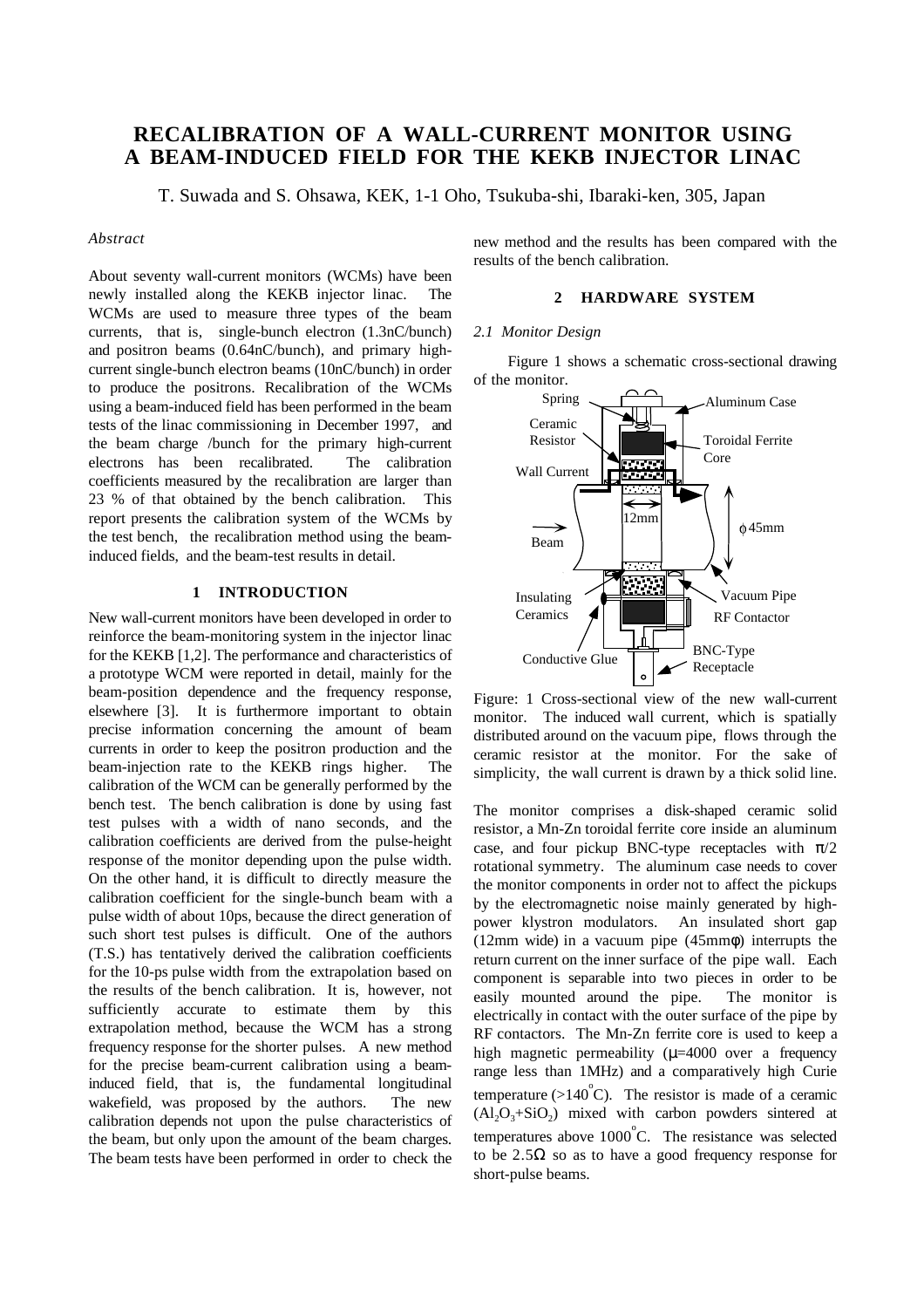#### *2.2 Data-Acquisition System*

A new data-acquisition (DAQ) system has been constructed in order to get the amount of the beamcurrents in real time. The software and hardware developments are described in detail elsewhere [4], and here only the hardware system is briefly summarized. Figure 2 shows a schematic drawing of the DAQ system.



Figure: 2 New data-acquisition system of the wall-current monitors.

The four pickup signals of the WCM are combined by a signal combiner, and then the combined signal is sent up to a signal-combiner box, which combines the signal with the other WCM signals, in order to be fed to one channel of a digital oscilloscope with a sampling rate of 5 GHz. The same oscilloscope is used for the beam-position monitor system. The digital data are sent to the front-end computer (VME/OS9) through GPIB. The beam currents are calculated on this computer in real time using the calibration coefficients described later. A UNIX-based host computer is interconnected with the eighteen frontend computer through ethernet.

## **3 BENCH CALIBRATION**

Bench calibration was performed in order to get calibration coefficients which were defined by the ratio of an unit charge to the output voltage of the WCM signal. Figure 3 shows a schematic drawing of the bench-calibration system. The monitor is installed on a 50- $\Omega$  matchedcoaxial tube (calibration tube). The test pulses with the width of nano seconds are fed into the calibration tube and the output voltages of the monitor are measured by the digital oscilloscope (Tektronics TDS680B) after combining signals from the four pickups. Figure 4 shows the results of the bench calibration. It is clear that the calibration coefficients have the strong frequency dependence in the nano-second region of the pulse width. The calibration coefficient for the single-bunch beam, of which pulse width corresponds to the order of 10 ps, was

estimated using an extrapolation of the straight line calculated by the least-squared fitting procedure. It is not self-evident whether or not this extrapolation is correct because the frequency response of the monitor is not clear in such a short pulse. We can derive a correct singlebunch calibration coefficient from a model calculation of the monitor; however, in practice, it is difficult to get accurately some parameters, for example, capacitance of the insulated gap and precise frequency response of the ferrite core, etc.. This is the reason why the recalibration is necessary.



Figure: 3 Bench calibration system using a  $50-\Omega$ matched-coaxial calibration tube.



Figure: 4 Pulse-width dependence of the calibration coefficients measured by the bench calibration.

# **4 RECALIBRATION USING A BEAM-INDUCED FIELD**

The basic conception of the recalibration using a fundamental beam-induced field is that a square of the amount of the beam charge is proportional to a power amount generated by the beam-induced field in an accelerator tube [5]. The beam-induced power *P* is represented as follows:

$$
P=(eN_b)^2\int\limits_{-\infty}^{\infty}\lambda(\tilde{z})d\tilde{z}\int\limits_{\tilde{z}}^{\infty}\lambda(z)W_{\parallel}(z-\tilde{z})dz,\int\limits_{-\infty}^{\infty}\lambda(z)dz=I,
$$